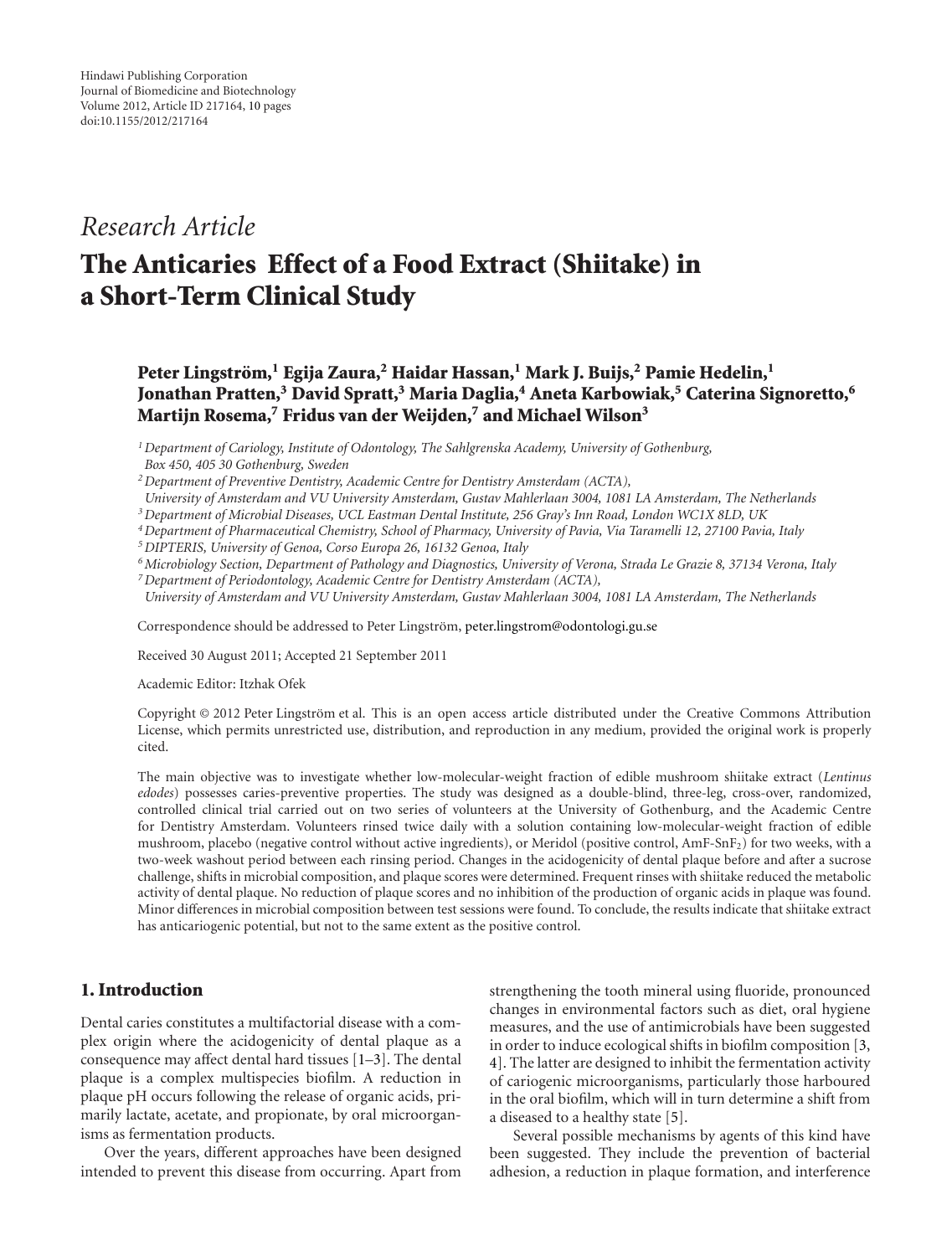with the bacterial metabolism. The most commonly used antimicrobial agent is chlorhexidine, a bisbiguanid, with known strong antimicrobial activity [\[6\]](#page-8-3), but xylitol, fluoride, and essential oils are also known to possess similar, albeit weaker, activity [\[7,](#page-8-4) [8\]](#page-8-5). Chemical components able to produce one or more of the actions on different kinds of biological activity have also been shown to be present in a number of foods [\[9,](#page-8-6) [10\]](#page-8-7). The presence of compounds with antibacterial activity on different pathogens, as well as antiadhesive activity and inhibitory activity on matrix formation, has been demonstrated by different food products [\[11](#page-8-8)].

When it comes to different food products and their constituents, interest has recently focused on an edible mushroom, shiitake (*Lentinus edodes*). The extract from *L. edodes* has been studied in rats and an inhibitory effect on one of the virulence factors of *Streptococcus mutans* has been demonstrated [\[12\]](#page-8-9). There are few reports related to the general antimicrobial effects of different compounds obtained from shiitake. An aqueous extract from *L. edodes* displayed high antimicrobial activity on food-borne pathogenic bacterial strains [\[13\]](#page-8-10). A diet containing 5% of dried *L. edodes* has been found to reduce the viable counts of the total number of microorganisms, streptococci, *Escherichia coli,* and lactic acid bacteria in the intestinal flora of piglets [\[14\]](#page-8-11). In a series of *in vitro* studies, a number of biological activities relevant to caries prevention have been identified, the most prominent of which are the induction of the detachment of cariogenic microorganisms from hydroxyapatite, changes in cell surface hydrophobicity, bactericidal activity against cariogenic microorganisms, the prevention of the coaggregation of microorganisms, and the disruption of signal transduction in *Streptococcus mutans* [\[15](#page-8-12), [16](#page-8-13)].

The hypothesis was that frequent mouth rinses with low-molecular-weight fraction of edible mushroom shiitake extract may reduce plaque metabolic activity, change plaque cariogenic microflora towards a healthier oral flora, and reduce plaque amount. Thus, the aim of the present study was to conduct a short-term clinical trial to determine the *in vivo* potential of rinsing with a low molecular weight extract (*<*5.000 Da) of shiitake (*Lentinula edodes*) on the acidogenicity of dental plaque, microbial composition, and plaque index score.

#### **2. Materials and Methods**

*2.1. Study Design.* This study was carried out as a doubleblind, randomized, placebo-controlled, three-leg, cross-over clinical trial. Two sets of data were obtained—one at the Department of Cariology, University of Gothenburg (GOT) and one at the Department of Preventive Dentistry in collaboration with the Department of Periodontology, Academic Centre for Dentistry Amsterdam (ACTA). Despite being very similar, the two substudies were not identical in study design and the data that were obtained and, for this reason, the protocol cannot be regarded as a multicentre approach. The study was performed within an International EU Sixth Framework Programme Consortium project (NUTRIDENT, FOOD-CT-2006-036210), which was granted in order to identify beverage/food constituents that are able to reduce

the risk of dental caries and gingivitis. This study focused on the opportunity to prevent dental caries and inhibit dental plaque formation. The two series were approved by the Ethical Committee at the University of Gothenburg (Dnr 102– 09) and by the institutional review board at ACTA (METc VUmc, protocol number BL21480.029-08), respectively.

All volunteers made eight visits to the laboratory (GOT) respective clinic (ACTA), for a first visit, when a clinical examination was carried out and information about the study was given, and for a total of seven subsequent test visits. In all, there were four washout periods. The study started with a two (GOT) and a three-week (ACTA) preexperimental washout period followed by three two-week periods with daily mouth rinsing with the assigned product intermitted with two-week washout periods. The total duration of the study was, therefore, 14 (GOT) or 15 (ACTA) weeks.

At the screening (GOT) or at the first visit (ACTA), a medical questionnaire was completed and the oral health status of the participants was determined by an intraoral examination. Professional oral hygiene for GOT was performed at the start of each test period as well as directly after each test period (prior to washout) and for ACTA before the start of the first washout (before the baseline samples).

At each of the following visits, the subjects underwent the following data collection in the order mentioned: (1) collection of resting and fermented plaque for protein/acid analyses, (2) plaque acidogenicity (only GOT), (3) collection of plaque for microbiological analyses, and (4) assessment of plaque score. At the end of each two-week test period, the subjects were asked to fill in a questionnaire with questions related to the usage and experience of the product used. The investigators involved in plaque sampling and pH measurements were blinded with respect to the treatment allocation of the subjects.

*2.2. Study Population.* The research population at GOT was made up of students and staff at the Institute of Odontology, as well as individuals in the nearby vicinity recruited via advertisements on bulletin boards. A total of 65 volunteers were screened. For ACTA, recruitment was performed using the existing database (approximately 600 entries being notdental students) at the Department of Periodontology. The inclusion criteria were healthy adults, possessing at least three premolars/molars in each quadrant, who were able to reduce their plaque pH by at least one pH unit after a mouth rinse with 10% sucrose solution for 1 min (only GOT), no metal fillings in the premolar/molar region (only GOT), and a stimulated saliva secretion rate of *>* 0.7 mL/min (only GOT). The exclusion criteria were subjects with untreated caries or periodontal disease, wearing partial dentures, wearing orthodontic bands, and the use of antibiotics less than three months prior to the start of the study. All the subjects were given verbal and written information about the study and signed an informed consent form prior to the start of the study.

Sample size calculations were made by using the results of plaque acidogenicity relating to the effect of Meridol mouthwash  $(AmF-SnF<sub>2</sub>)$  on the amount of lactate in sucrosefermenting plaque [\[17\]](#page-8-14) where an effect size of 0.759 had been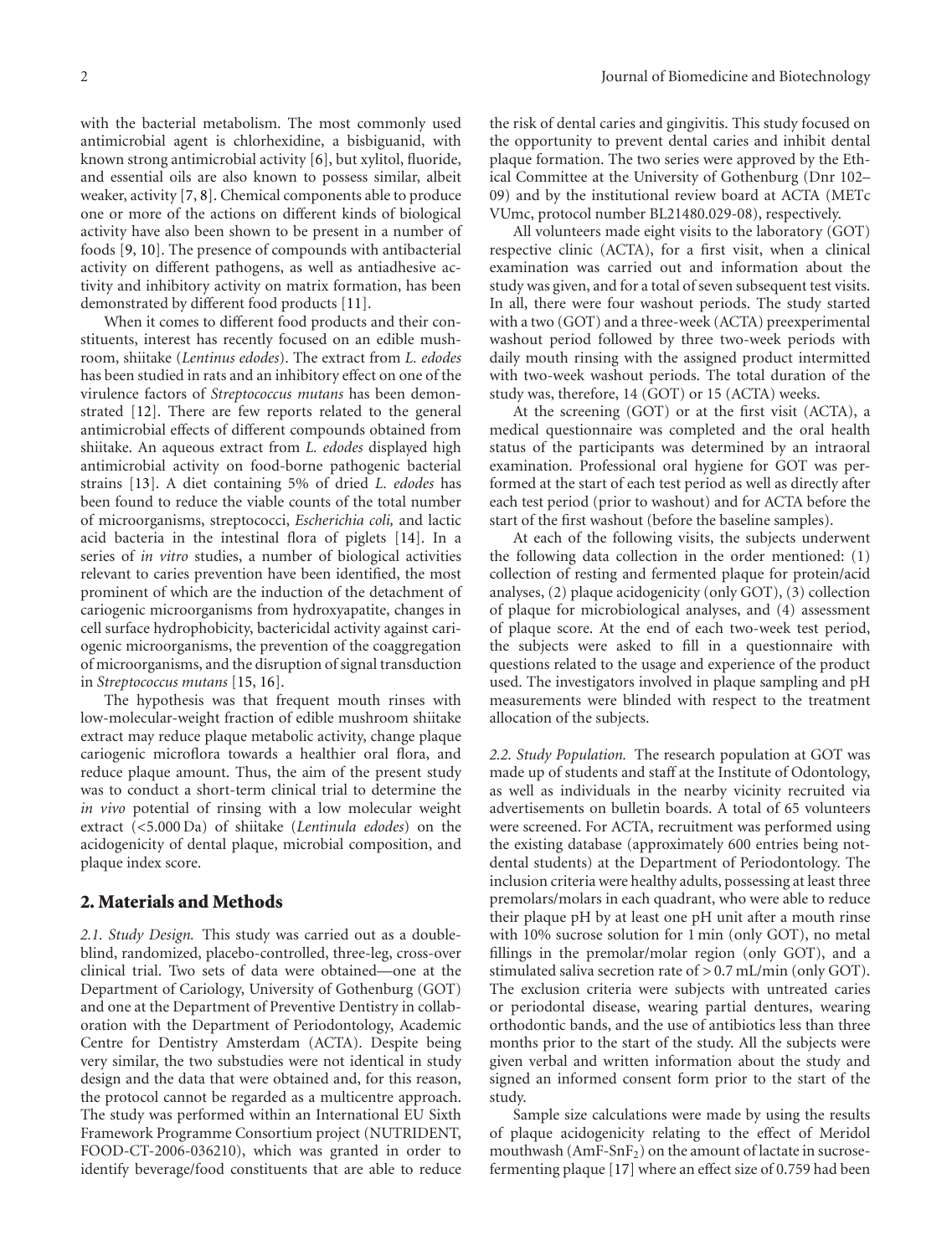found. Since no data were available on the effect of shiitake extract rinse on lactate production, a more conservative effect (75%) was used for calculation. An *a priori* two-tailed analysis of the required sample size with an alpha-error probability of 0.05, a power of 0.8, and an effect size of 0.569 was performed. This gave a minimum sample size of 27. In GOT, 30 subjects who fulfilled the inclusion criteria were enrolled, while at ACTA 35 subjects were enrolled compensating for potential dropouts in order to complete the study with at least 30 individuals. The subjects were randomised using a computer-generated allocation schedule, and the subjects were not informed of their allocation.

Apart from the specific instructions given to participants in GOT/ACTA for each test period, the volunteers were asked to refrain from any oral hygiene procedures during the last 72 hours (GOT) and 48 hours (ACTA), respectively, prior to each visit, as well as eating/drinking during the last two hours prior to the test. A toothpaste containing 1450 ppm F as NaF was distributed to all subjects to be used twice daily throughout the entire study: Pepsodent Super Fluor, Unilever Sverige AB, Stockholm, Sweden (GOT) and Prodent, Sara Lee, the Netherlands (ACTA), respectively.

*2.3. Test Products.* The following three products were tested: (1) shiitake (low-molecular-weight fraction of shiitake mushroom (*Lentinula edodes*) extract), (2) placebo (negative vehicle control without active ingredients), and (3) Meridol (AmF-SnF2, positive control). The active product was produced and shipped by the subcontractor MicroPharm Ltd (UK) in 20 mL aliquots. The product was prepared at MicroPharm Ltd according to the GMP guidelines at the company. In addition, the placebo formulation (negative control) was distributed by MicroPharm Ltd in identical vials containing 20 mL aliquots. The active and placebo solutions contained identical flavouring and preservative agents. The positive control (Meridol, GABA International AB, Münchenstein, Switzerland) contained 125 ppm AmF + 125 ppm  $SnF<sub>2</sub>$ . Prior to the start of the study, the solution was aseptically distributed in 20 mL aliquots into empty vials identical to those used for the active and placebo solutions. At the start of each test period, the subjects received a total of 30 vials  $(28 \text{ vials} + 2 \text{ extra})$  to be used during the 14-day test period.

The volunteers were asked to rinse with the assigned solution twice daily. On each rinsing occasion, they were instructed to rinse vigorously with 10 mL (1/2 of the volume of the vial) for 30 sec, after which they expectorated the solution. A second identical rinsing procedure with the remaining 10 mL was repeated directly after the first one. The total daily exposure was, therefore, 40 mL for 120 sec. No food or drink intake was allowed for at least one hour after the rinse. To standardise the sampling procedure after two weeks' use of the mouthwash, all the volunteers were asked to rinse exactly three hours before the visit on day 14. No food or drink intake was allowed for at least one hour after the rinse.

*2.4. Plaque Acidogenicity.* In GOT, changes in plaque acidogenicity were measured before and after a mouth rinse with 10% sucrose using the microtouch method [\[18\]](#page-8-15). An iridium microelectrode (Beetrode MEPH-1, WPI Instruments, New Haven, Conn, USA) was inserted into the plaque in an interproximal area in the left and right upper premolar/molar region. The electrode was connected to an Orion SA720 pH/ISE Meter (Orion Research, Boston, Mass, USA) to which a reference electrode was also connected. The reference electrode was placed in a solution of 3 M KCl into which a finger of the volunteer was also inserted in order to create a salt bridge. Prior to and during each test session, the electrode was calibrated against a standard buffer at pH 7 [\[19\]](#page-8-16). After baseline registration (0 min), the subjects rinsed with the sucrose solution for 1 min, after which pH was measured at seven different time points up to 45 min.

*2.5. Protein and Organic Acid Analyses.* Two plaque samples were collected for the protein and acid anion profile, before (resting) and 10 min after the start of rinsing (fermented). The collection of resting plaque was carried out on the buccal surface of the right upper second molar using a sterile carver (GOT) and Teflon spatula (ACTA), respectively. The volunteers then rinsed for 2 min (ACTA) or 1 min (GOT) with 10 mL of 10% sucrose (w/v) solution. Fermented plaque, collected 10 min after the start of the sucrose rinse, was collected from the contralateral buccal surface (left second upper molar). For GOT, the fermented plaque sample was collected at the same time point as the pH measurements.

The plaque was transferred to a precooled Eppendorf tube containing  $50 \mu L$  of MilliQ water. The samples were immediately spun down by centrifuging the tube for 30 sec at 16.100 ×g and put on ice until they were further processed within one hour. The samples were heated at 80◦C for 5 min and cooled on ice. The samples from GOT were sent on dry ice to ACTA for further processing and analyses. The vials with plaque were centrifuged at  $16.100 \times g$  for 15 min at 4◦C. The supernatants were transferred into vials with a microspin filter (Ultrafree-MC 0.22  $\mu$ m, Millipore, Bedford, Mass, USA) and centrifuged at  $13.684 \times g$  for 5 min at 4◦C. The supernatants and pellets were then stored at −80◦C. Organic acids in resting and fermenting plaque were determined as their anions by capillary electrophoresis on a Beckman P/ACE MDQ system. Sodium salts of formic, acetic, propionic, butyric, succinic, and lactic acid were used to prepare mixture standard solutions in MilliQ water. Calibration curves were made for each acid separately. As an internal standard, oxalate was included in all samples. Formic, butyric, succinic, propionic, acetic, and lactic acid were determined in duplicate samples. Acid data were normalised by protein content of the plaque sample. Protein content was determined according to Bradford [\[20\]](#page-8-17).

*2.6. Microbiological Analyses.* In GOT, a stimulated saliva sample was collected by chewing on a piece of paraffin for 5 min. The saliva sample was within one hour handled at the laboratory for microbial analyses. The samples were dispersed on a Whirlimixer, diluted in 10-fold stages in a potassium phosphate buffer and plated in duplicate on MSB agar (mutans streptococci), MS agar (total streptococci),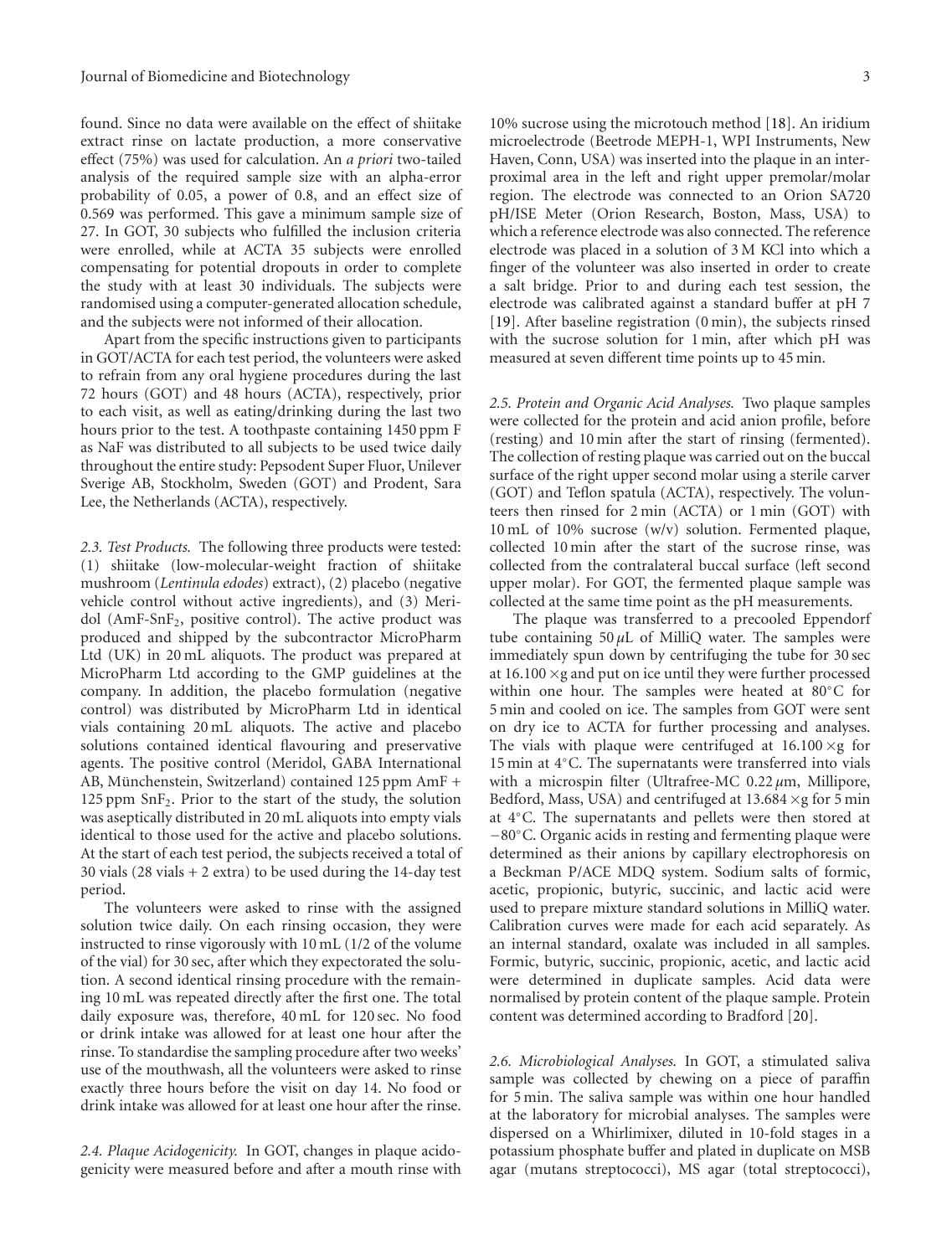Rogosa SL agar (lactobacilli), blood agar (total viable count). After being incubated in its respective atmosphere, the number of colony-forming units (CFU) was counted. The number of mutans streptococci was identified by their characteristic colony morphology on the MSB agar.

At ACTA, all visible plaque was collected from a buccal surface of the upper first molar using a Teflon spatula. Plaque was put into sterile Eppendorf tubes and kept on ice until stored at −80◦C. Samples were sent on dry ice to the Department of Microbial Diseases (UCL Eastman Dental Institute, University College, London, UK) for analyses of microbiological composition. The numbers of *Streptococcus sanguinis*, *Streptococcus mutans*, *Lactobacillus casei*, *Veillonella dispar*, *Neisseria subflava*, *Actinomyces naeslundii*, *Prevotella intermedia*, *Fusobacterium nucleatum,* and total bacterial 16SrDNA were determined by using multiplex quantitative PCR (qPCR) [\[21](#page-8-18)]. In brief, DNA was extracted from plaque biofilms using a phenol : chloroform : isoamyl alcohol  $(25:24:1)$  bead-beating extraction method  $[22]$ , which involves physical cell lysis, protein removal, and finally DNA precipitation using polyethylene glycol. Three triplex qPCR assays were then carried out using 2 *µ*L of extracted DNA to enumerate eight oral taxa as well as the total number of organisms. The assays were performed using the Rotor-Gene 6500 (QIAGEN) instrument and Sensimix Probe (Bioline) qPCR mix according to the manufacturers instructions, using previously published oligonucleotide sequences [\[20\]](#page-8-17).

*2.7. Plaque Index Amount.* The plaque score was in GOT calculated using the Turesky modification of the Quigley-Hein index (TQHPI-index) [\[23\]](#page-8-20). The toothsurface coverage with plaque was for each tooth scored on six surfaces (mesiobuccal, buccal, distobuccal, distolingual, lingual, and mesiolingual) on a scale of 0–5. At ACTA, a modification of the Silness and Löe plaque index was used [[24](#page-8-21)]. All buccal and lingual areas in the lower jaw were assessed for each tooth at six sites (mesiobuccal, buccal, distobuccal, distolingual, lingual, and mesiolingual) on a scale of 0–3.

*2.8. Questionnaire.* At the end of each test period, the volunteers were requested to complete a questionnaire with a Visual Analogue Scale (VAS) with a total of nine questions related to their experience of using the assigned mouth rinse solution. They marked their answer on a 100 mm line with the negative extreme on the left and the positive extreme on the right.

*2.9. Statistical Analyses.* The mean ± SD of all clinical parameters and individuals as calculated. For plaque pH, the mean of the values for the left and right side was collected. From each pH curve, the area under the curve (AUC5*.*<sup>7</sup> and AUC6*.*2), minimum-pH, and maximum-pH decrease was calculated. For the plaque score, the mean score for each tooth was first calculated, after which the mean score for the whole dentition was calculated. Protein content was expressed in *µ*g and the amount of organic acids as *µ*mol/mg protein. For ACTA, the total number of the different microorganisms was calculated. For GOT,

all microbiological data were transformed to logarithmic values. The distribution of mutans streptococci and total streptococci in comparison to the total streptococcal flora and total oral flora (%), respectively, was also calculated. For ACTA, the Log10 CFU was calculated. For the answers on the VAS, the distance (in mm) from the left side was measured for each question and a mean score was calculated.

In GOT, two-way analysis of variance, ANOVA, was used to test the significance of differences between the seven test occasions (after each test period and the washout periods). When ANOVA rejected the multisample hypothesis of equal means, multiple comparison testing was performed using Fisher's PLSD. *P <* 0*.*05 was regarded as statistically significant.

At ACTA, a paired *t*-test was used to compare the amounts of different organic acids in resting and fermented plaque from the same visit. The General Linear Model Repeated Measures Test and the Bonferroni post-hoc test were used to compare the output parameters (amount of each acid, relative abundance of oral microorganisms, protein amount) after each of the three treatment periods and separately from the test periods, that is, between preexperimental baseline and each consecutive washout period. The difference between the mean plaque score at the start of each test period and upon completion of each test period was calculated and used as an input variable in GLM-RM test.

#### **3. Results**

*3.1. Volunteers.* All 30 and 35 individuals, respectively, completed the study, apart from the final washout period for one subject in GOT. The mean age of the volunteers was  $31 \pm 13$  years (mean  $\pm$  SD) at GOT, including 19 females/11 males, and  $23 \pm 3$  years (mean  $\pm$  SD) with 32 females/3 males at ACTA.

*3.2. Plaque Acidogenicity.* The most pronounced metabolic activity for the sucrose rinse at the end of the three test periods was found after rinsing with the placebo, and the least attenuated pH fall was found for the positive control ( $AmF-SnF_2$ ), while the active compound (shiitake) resulted in an intermediate position [\(Figure 1\)](#page-4-0). A statistically significant difference when comparing the pH values at the different time points was found at 2 min between shiitake and placebo (*P <* 0*.*05). In the case of minimum pH, there was also a numerical difference between the three products, with a difference of 0.2 pH units between shiitake and placebo and the positive control, respectively (ns). Minor differences in plaque acidogenicity were found when evaluating the maximum pH decrease, as well as AUC<sub>5.7</sub> and AUC6*.*2. Only minor numerical differences in plaque acidogenicity were found when comparing the results for the four washout periods (baseline and posttreatment; ns).

*3.3. Protein and Organic Acids in Plaque.* There was no difference between shiitake and placebo in plaque protein mass, while the positive control  $(AmF-SnF_2)$  resulted in significantly less plaque protein than the test or placebo rinse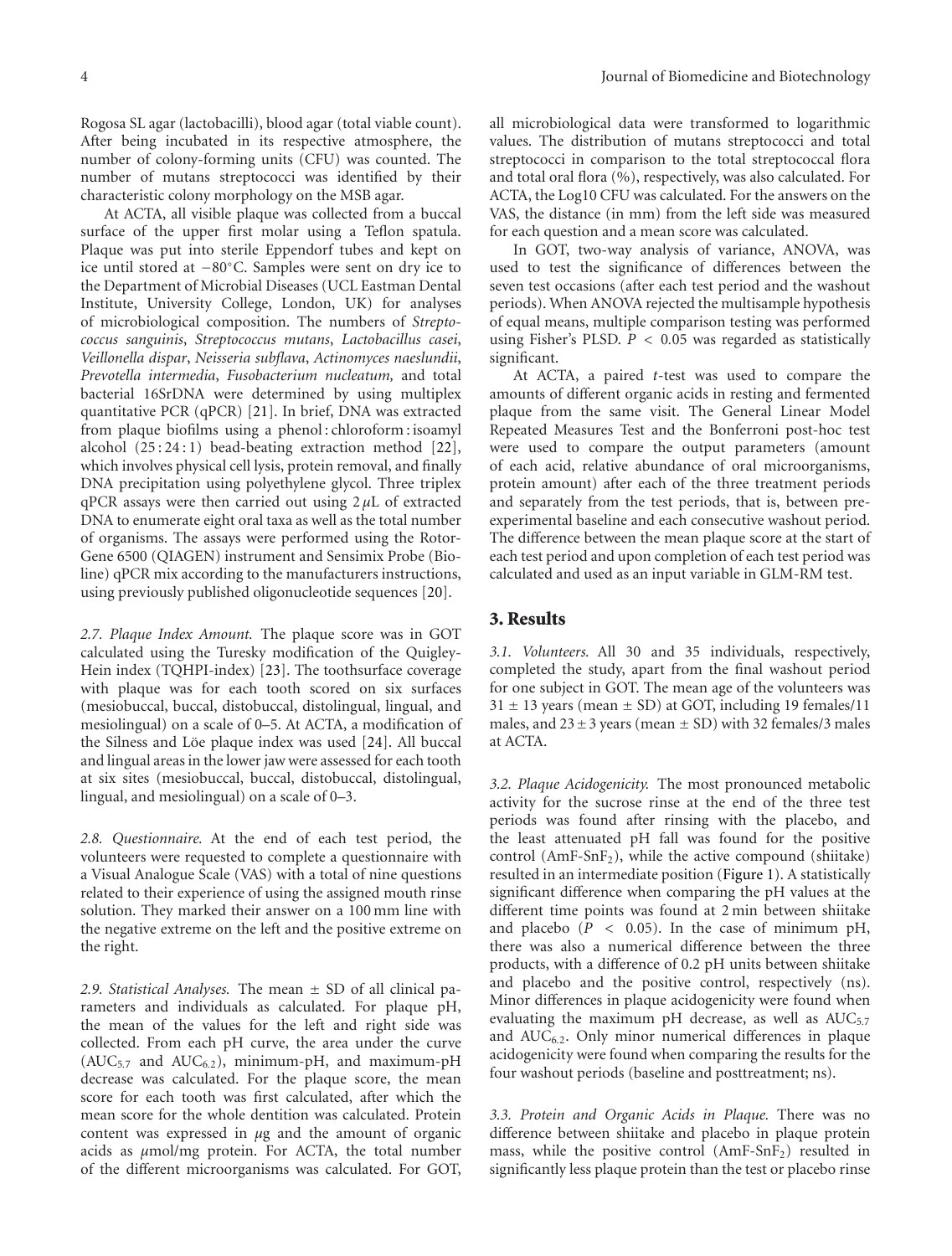

<span id="page-4-0"></span>Figure 1: The changes in dental plaque pH up to 45 min after a mouth rinse with 10% sucrose for 1 min. The rinse was carried out after two weeks use of a mouth rinse with a shiitake mushroom extract, a placebo, or positive control  $(AmF-SnF<sub>2</sub>)$ . Mean values for 30 subjects. The standard deviation for some of the time points is shown.

(*P <* 0*.*001). No significant differences in plaque protein were found between the four washout periods. In the case of ACTA, there were no differences in the amount of protein from resting versus fermented plaque, except for the positive control washout period, where less protein was found in the resting plaque (*P <* 0*.*01). For GOT, there was a tendency towards a generally somewhat lower protein content for the resting plaque (ns). The protein plaque content varied for the seven test periods and two conditions (resting and fermented) for GOT between  $14.7 \pm 0.1$  and  $40.3 \pm 31.4 \,\mu$ g and for ACTA between 30*.*3±23*.*5 and 81*.*2±65*.*<sup>3</sup> *<sup>µ</sup>*g. Significantly less protein was found for the positive control compared with the other two test products (*P <* 0*.*001) (ACTA).

The profiles of acetate, lactate, and minor acids (propionate, formate, succinate, and butyrate) for the resting and fermented plaque gave similar values for GOT and ACTA [\(Figure 2\)](#page-5-0). The highest values for all the test sessions were found for lactate for fermented plaque, with a larger variation for GOT compared with ACTA. The rinse period of the positive control  $(AmF-SnF_2)$  resulted in significantly less lactate and acetate for fermented plaque compared with shiitake and placebo for GOT (*P <* 0*.*01). The corresponding data for ACTA showed that the positive control period resulted in significantly less lactate and minor acids in fermented plaque compared with shiitake and placebo (*P <* 0*.*001). A higher amount of minor acids was found in resting plaque after the shiitake rinse compared with the positive control for ACTA (*P <* 0*.*01), while no such effect was seen for GOT.

*3.4. Microbiological Analyses.* All the microbial data are presented in [Table 1.](#page-6-0) For salivary microorganisms in GOT, no statistically significant differences were found for lactobacilli or mutans streptococci in saliva between the three test periods. Rinsing with the positive control (AmF-SnF2) resulted in a significantly lower number of oral streptococci (*P <* 0*.*05) and total number of microorganisms (*P <* 0*.*001) when compared with the shiitake rinse. The lowest proportion of mutans streptococci in comparison to the total number of streptococci was found for shiitake (ns). No significant differences were found for any of the groups of oral microorganisms or the proportion of bacteria when comparing baseline and posttreatment washout periods.

For plaque samples from ACTA analysed by PCR assays, *Neisseria subflava* was the most predominant microorganism of all the tested organisms, followed by *Veillonella dispar* and *Fusobacterium nucleatum*. There were significantly fewer microbial cells and individual organisms in the panel, apart from *S. mutans* counts in plaque samples collected after positive control than after shiitake or placebo periods (*P <* 0*.*001). The shiitake mouth rinse reduced the proportion of *N. subflava* significantly compared with the placebo rinse (*P <* 0*.*05), while *N. subflava* and *S. sanguinis* were significantly reduced by the positive control compared with shiitake (*P <* 0*.*01).

*3.5. Plaque Index Score.* The plaque scores are shown in Tables [2](#page-6-1) and [3.](#page-6-2) For GOT, the three test periods resulted in the numerically lowest plaque scores (ns), while the positive control resulted in significantly less plaque than shiitake and placebo (*P <* 0*.*001) for ACTA. For the washout periods, significantly less plaque was found for GOT after the shiitake washout period compared with placebo (*P <* 0*.*05). For ACTA, significantly less plaque was found at the overall preexperimental baseline compared with the other three washout periods (*P <* 0*.*001).

*3.6. Questionnaire.* Taste experience was, when marked from very poor to very good, described as significantly worse by the volunteers after the shiitake test period (GOT 47.0  $\pm$ 32.7, ACTA  $3.0 \pm 4.6$ ; mean  $\pm$  SD) compared to both the placebo (GOT 62*.*<sup>4</sup> <sup>±</sup> <sup>22</sup>*.*4, ACTA 59*.*<sup>2</sup> <sup>±</sup> <sup>21</sup>*.*5) and positive control (GOT 70*.*<sup>6</sup> <sup>±</sup> <sup>18</sup>*.*9, ACTA 54*.*<sup>9</sup> <sup>±</sup> <sup>25</sup>*.*6); rinses for both GOT and ACTA (*P <* 0*.*01 or *P <* 0*.*001). Similar significant differences were found for duration of the taste, taste perception, and experienced rinsing time (data not shown). A significantly higher perception of sensitivity of the teeth after shiitake  $(36.2 \pm 27.2)$  compared to the positive control (19.6  $\pm$  27.7) and higher perception of staining after shiitake  $(24.8 \pm 27.2)$  in comparison to the placebo  $(12.1 \pm 12.2)$ 18*.*8) rinse (*P <* 0*.*05) was reported for ACTA. The burning sensation of the mouth was also significantly higher after the shiitake (GOT 27*.*<sup>4</sup> <sup>±</sup> <sup>28</sup>*.*6, ACTA, 43*.*<sup>2</sup> <sup>±</sup> <sup>30</sup>*.*8) and placebo (GOT 29*.*<sup>1</sup> <sup>±</sup> <sup>31</sup>*.*5, ACTA 38*.*<sup>2</sup> <sup>±</sup> <sup>29</sup>*.*1) rinses compared to the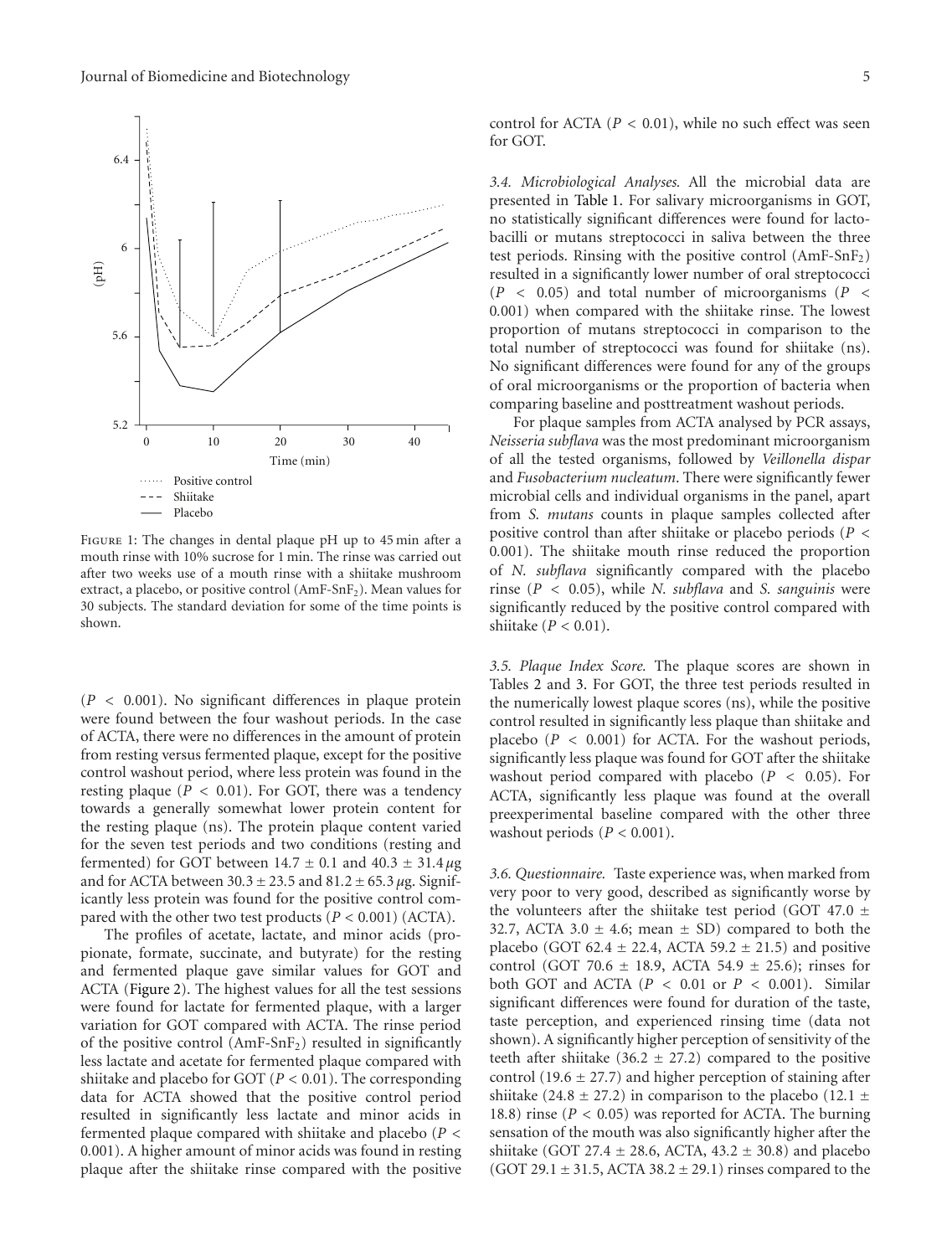

<span id="page-5-0"></span>FIGURE 2: Amount of acetate, lactate, and minor acids (propionate, formate, succinate, and butyrate) in resting (presucrose) and fermented (postsucrose) dental plaque. After baseline, after the three legs of crossover (shiitake, placebo, positive control [AmF-SnF<sub>2</sub>]) and after three washout periods (washout shiitake, washout placebo, and washout positive control) are all shown. Data are shown separately for volunteers in Gothenburg (GOT) and Amsterdam (ACTA). Mean values  $\pm$  SD for 30 (GOT) and 35 (ACTA) subjects, respectively. Due to the high standard deviation when analysing lactate in fermented plaque for five of the test sessions in GOT, the *y*-axis does not correspond to the actual figure. The total amount (mean  $\pm$  SD) is given above each individual column.

positive control (GOT 12*.*6±18*.*8, ACTA 15*.*0±23*.*4) for both test series (GOT *P <* 0*.*01, ACTA *P <* 0*.*002).

#### **4. Discussion**

The scientific approach and study design of this paper are based on the results of previous studies performed within the Nutrident project. The study was planned as a consequence of the initial chemical characterization of the shiitake mushroom [\[15\]](#page-8-12), evaluation of the fractions and subfractions of the shiitake mushroom, and further evaluation in different *in vitro* settings [\[16](#page-8-13), [25](#page-8-22)]. Due to different technical limitations at each of the two centres, the study did not follow the design of a multicentre approach. However, the fact that the conclusions are based on the results from 30 and 35 volunteers from two international centres strengthens its scientific value. No direct comparison of the subjects from the perspective of caries activity was made. However, the additional inclusion criteria in GOT, where the subjects are known to have reduced their plaque pH by at least one pH unit after a sugar rinse, indicates that these subjects may have higher caries activity. This hypothesis is also supported by their higher bacterial counts and plaque scores. The possibility that the numerical variation seen between the two substudies may be a consequence of the selection of subjects cannot, therefore, be ruled out. Due to the above-mentioned factors, the data have been handled separately for GOT and ACTA.

The main finding in this study is that rinsing twice daily with a natural food extract may reduce the metabolic activity of the dental biofilm. Although not evaluated in the present study, a reduction of this kind may result in the long term in a lower degree of demineralisation. This is supported by recent data where a subfraction of shiitake showed a strong inhibiting effect on dentine demineralisation when evaluated in an environment using saliva-derived microcosms [\[16\]](#page-8-13).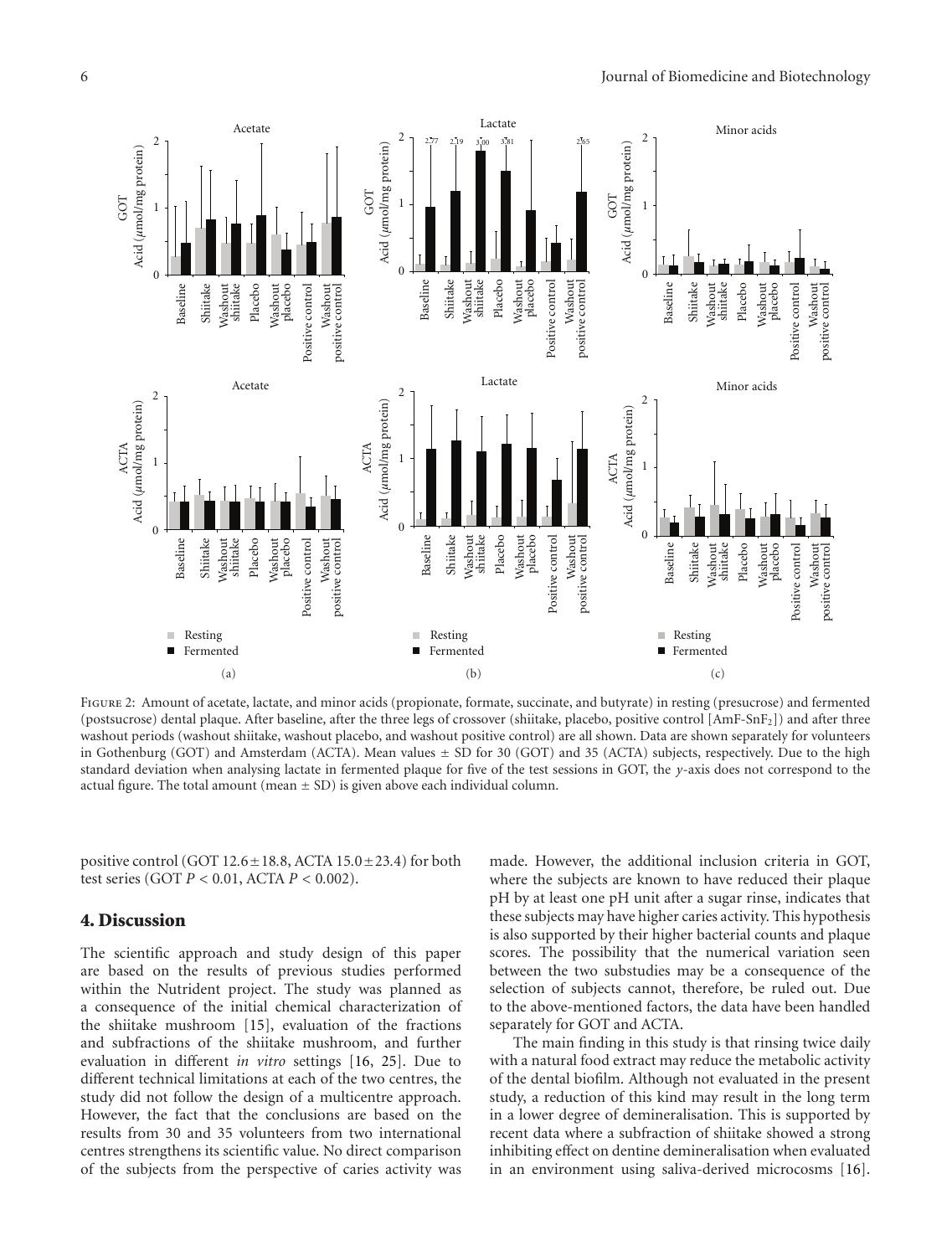<span id="page-6-0"></span>Table 1: Number of salivary and plaque microorganisms and proportions of microorganisms after baseline, the three test periods (shiitake, placebo, positive control (AmF-SnF2; Pos Ctrl)) and three washout periods (washout shiitake, washout placebo, and washout positive control) for GOT ( $n = 30$ ) and ACTA ( $n = 35$ ). Mean  $\pm$  SD.

| Test session    |                                            |                     |                 |                    |                     |                       |
|-----------------|--------------------------------------------|---------------------|-----------------|--------------------|---------------------|-----------------------|
| Baseline        | Shiitake                                   | Washout<br>shiitake | Placebo         | Washout<br>placebo | Pos. Ctrl.          | Washout<br>Pos. Ctrl. |
|                 |                                            |                     |                 |                    |                     |                       |
| $4.8 \pm 1.2$   | $5.0 \pm 1.0$                              | $4.8 \pm 1.0$       | $4.9 \pm 1.1$   | $4.9 \pm 1.2$      | $4.5 \pm 1.2$       | $4.8 \pm 1.0$         |
| $3.6 \pm 1.4$   | $3.8 \pm 1.3$                              | $3.8 \pm 1.2$       | $3.8 \pm 1.3$   | $3.7 \pm 1.4$      | $3.8 \pm 1.4$       | $3.5 \pm 1.3$         |
| $7.4 \pm 0.5$   | $7.6 \pm 0.4$                              | $7.5 \pm 0.4$       | $7.5 \pm 0.4$   | $7.6 \pm 0.3$      | $7.2 \pm 0.8^1$     | $7.5 \pm 0.4$         |
| $8.0 \pm 0.3$   | $8.1 \pm 0.3$                              | $8.1 \pm 0.3$       | $8.0 \pm 0.3$   | $8.1 \pm 0.3$      | $7.8 \pm 0.6^3$     | $8.0 \pm 0.3$         |
| $35.2 \pm 19.4$ | $41.0 \pm 19.8$                            | $30.1 \pm 16.0$     | $32.5 \pm 12.6$ | $35.0 \pm 19.0$    | $31.9 \pm 30.2$     | $40.4 \pm 23.7$       |
| $1.1 \pm 1.7$   | $0.7 \pm 0.9$                              | $1.1 \pm 2.5$       | $0.8 \pm 1.1$   | $1.1 \pm 1.6$      | $0.8 \pm 1.5$       | $0.7 \pm 1.4$         |
|                 |                                            |                     |                 |                    |                     |                       |
| $7.8 \pm 0.3$   | $7.9 \pm 0.5$                              | $7.8 \pm 0.5$       | $7.8 \pm 0.5$   | $7.8 \pm 0.6$      | $7.1 \pm 0.8^3$     | $7.9 \pm 0.4$         |
| $2.1 \pm 1.0$   | $1.6 \pm 1.2$                              | $1.3 \pm 1.2$       | $1.9 \pm 1.0$   | $1.5 \pm 1.1$      | $1.5 \pm 1.1^3$     | $1.4 \pm 1.2$         |
| $6.5 \pm 0.6$   | $6.6 \pm 0.9$                              | $6.5 \pm 0.7$       | $6.5 \pm 0.8$   | $6.6 \pm 0.8$      | $5.4 \pm 1.1^3$     | $6.5 \pm 0.6$         |
| $6.7 \pm 0.9$   | $6.4 \pm 1.1^2$                            | $6.7 \pm 0.9$       | $6.7 \pm 0.9$   | $6.7 \pm 0.9$      | $5.1 \pm 1.0^{1,3}$ | $6.9 \pm 0.7$         |
| $5.1 \pm 1.2$   | $5.1 \pm 1.0$                              | $5.0 \pm 1.1$       | $5.0 \pm 1.2$   | $5.0 \pm 1.3$      | $4.0 \pm 1.6^3$     | $4.9 \pm 1.0$         |
| $0.7 \pm 1.1$   | $0.7 \pm 1.2$                              | $0.8 \pm 1.3$       | $0.6 \pm 1.0$   | $0.8 \pm 1.2$      | $0.1 \pm 0.6^3$     | $0.7 \pm 1.3$         |
| $5.9 \pm 0.5$   | $5.9 \pm 0.6$                              | $5.7 \pm 0.6$       | $5.8 \pm 0.6$   | $5.9 \pm 0.7$      | $4.7 \pm 1.0^{1,3}$ | $5.9 \pm 0.5$         |
| $1.3 \pm 2.2$   | $1.4 \pm 2.4$                              | $1.6 \pm 2.4$       | $1.2 \pm 2.2$   | $1.6 \pm 2.5$      | $0.7 \pm 1.8$       | $1.3 \pm 2.4$         |
|                 | Mutans streptococci/total streptococci (%) |                     |                 |                    |                     |                       |

1 Statistically significantly different from shiitake group (GOT *P <* 0*.*05 (ANOVA), ACTA *P <* 0*.*01 (GLM-RM test)).

2Statistically significantly different from placebo group (ACTA *P <* 0*.*05 (GLM-RM test)).

3Statistically significantly different from shiitake and placebo groups (GOT *P <* 0*.*001 respective *P <* 0*.*01 (ANOVA), ACTA *P <* 0*.*001 (GLM-RM test)).

<span id="page-6-1"></span>TABLE 2: Quigley-Hein plaque index score (Turesky modification 1970) (mean  $\pm$  SD) after baseline, the three legs of the crossover (shiitake, placebo, positive control (AmF-SnF2; Pos Ctrl)) and three washout periods (washout shiitake, washout plaque, and washout positive control) for GOT  $(n = 30)$ . Mean  $\pm$  SD.

|      |             | Test session  |                     |             |                    |               |                       |  |
|------|-------------|---------------|---------------------|-------------|--------------------|---------------|-----------------------|--|
| City | Baseline    | Shiitake      | Washout<br>shiitake | Placebo     | Washout<br>placebo | Pos. Ctrl.    | Washout<br>Pos. Ctrl. |  |
| GOT  | $2.0 + 0.9$ | $1.7 \pm 0.8$ | $1.8 \pm 0.8$       | $1.7 + 0.8$ | $1.9 \pm 0.8$      | $1.6 \pm 0.6$ | $1.8 \pm 0.8^1$       |  |

1 Statistically significantly different from the placebo test period (*P <* 0*.*001, paired samples *t*-test).

<span id="page-6-2"></span>TABLE 3: Silness & Löe plaque index score (as modified by Danser et al. [[24\]](#page-8-21)) before and after each of the three legs of the crossover (shiitake, placebo, positive control (AmF-SnF2)) and three washout periods (washout shiitake, washout plaque, and washout positive control) for ACTA  $(n = 35)$ . Mean  $\pm$  SD.

|                                                                  | Shiitake      | Placebo       | Positive control |
|------------------------------------------------------------------|---------------|---------------|------------------|
| Plaque score before test period                                  | $1.5 \pm 0.4$ | $1.5 + 0.4$   | $1.5 \pm 0.3$    |
| Plaque score after test period                                   | $1.6 \pm 0.3$ | $1.6 \pm 0.3$ | $1.2 + 0.41$     |
| Plaque score after washout                                       | $1.6 \pm 0.3$ | $1.7 + 0.2$   | $1.6 \pm 0.3$    |
| The mean difference in plaque score before and after test period | $-0.1 + 0.4$  | $-0.1 + 0.3$  | $0.3 + 0.5^2$    |

1 Statistically significantly different from the respective plaque score obtained before the test period (*P <* 0*.*001, paired samples *t*-test).

2Statistically significant plaque score reduction compared to other test periods (*P <* 0*.*001, GLM-RM; Bonferroni post-hoc test).

There may be multiple explanations for the present findings of a change in the acidogenic potential of the biofilm. Previous work focusing on shiitake mushroom extract has demonstrated biological activity relevant to caries prevention [\[16,](#page-8-13) [25](#page-8-22)]. This includes mechanisms such as bactericidal activity against cariogenic microorganisms, the prevention of the coaggregation of cariogenic microorganisms, the induction of the detachment of cariogenic microorganisms from hydroxyapaite, and changes in cell surface hydrophobicity.

The antimicrobial, antiadhesive, and antiplaque properties of polyphenol-rich beverages have previously been demonstrated [\[26,](#page-8-23) [27\]](#page-8-24). Recent studies have focused on the oral health variables of tea in particular, both when consumed naturally or when evaluating tea and cranberry in an *in vitro* or *in vivo* design [\[28](#page-8-25)[–31](#page-8-26)]. Similar findings relating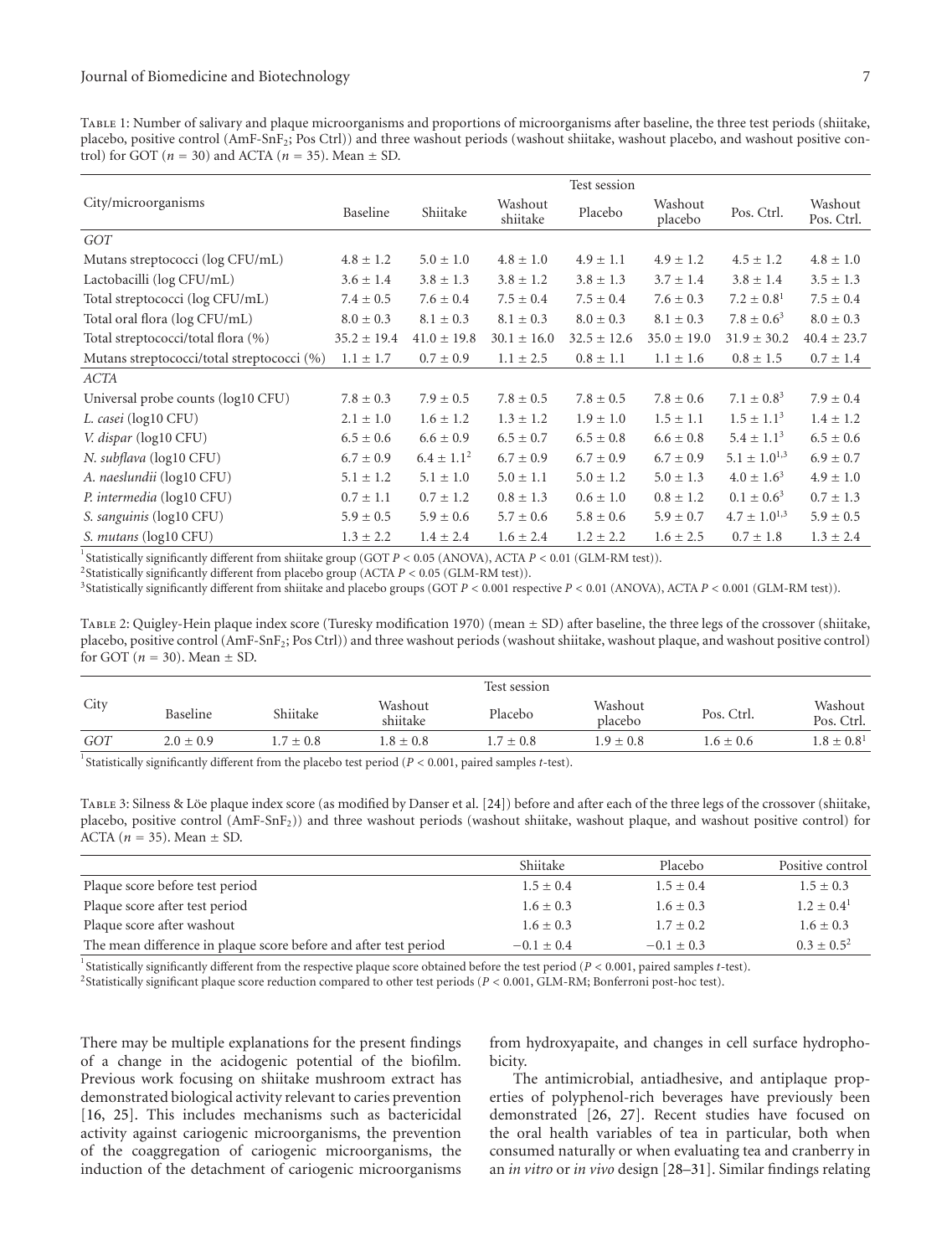to the plaque-lowering potential have been found both after using both different sweeteners [\[32\]](#page-8-27) and essential oils [\[33](#page-8-28)].

The interpretation of the acid anion profiles of the resting and fermented plaque is complicated. Although a corresponding pattern when comparing the data with the results from the plaque-pH measurements would have seemed logical, it was difficult to obtain a clear and consistent picture from the current data. This may be related to the low "*in vivo*" activity of the food compound that was tested, a poor cooperation of the subjects, or a weak experimental design. When evaluating the same low-molecular-weight fraction of the shiitake mushroom in an *in vitro* caries model, a stronger inhibitory effect on acid production potential was observed by one of the subfractions (SF4) in comparison to the whole low-molecular-weight fraction [\[16](#page-8-13)].

Microbiological analyses included both the total cell count and bacteria related to periodontal diseases, dental caries, and oral health. Only minor differences in both the salivary levels (GOT) and the plaque levels (ACTA) of oral microorganisms were found between the different visits. The numerically lowest salivary number of mutans streptococci in comparison to the total number of streptococci was found for shiitake. For plaque microflora, significantly reduced proportions of microorganisms were only found for the Gram-negative organism *N. subflava* when comparing the shiitake mouth rinse with placebo. These findings are supported by a recent study in which 11 days of frequent mouth rinses with the same mushroom extract resulted in a reduced amount of plaque but a weaker effect on the decrease in total bacterial counts as well as some specific oral pathogens when compared with a placebo test period [\[34\]](#page-8-29).

While GOT found a significant reduction in plaque score when comparing shiitake with placebo, no such difference was found for ACTA. However, a reduction in dental plaque deposition has also been found when evaluating the active compound against gingivitis- and periodontitisrelated variables [\[34\]](#page-8-29). This finding is furthermore supported by previous studies in which inhibited plaque formation was found when using mouth rinses of oolong tea [\[35](#page-9-0)] and pomegranate [\[36](#page-9-1)]. Neither the mushroom extract nor the placebo was capable of reducing plaque formation to the same degree as chlorhexidine, an antimicrobial compound known to inhibit biofilm development and maturation [\[37\]](#page-9-2).

The subjects reported a less favourable outcome for the different questions related to taste for the shiitake extract mouth rinse. All the subjects gave an assurance that they had followed the given instructions. However, following the reported negative reaction to the taste of the shiitake mouth rinse by a large number of the volunteers, one cannot exclude that this may have had a negative impact on compliance. As a consequence, some of the subjects may not have rinsed with the active compound according to instructions and that they may have rinsed their mouth with water shortly after using the active substance cannot be excluded. In order to secure the regular use of potential future products, it is important that this aspect is also considered seriously, as this factor alone may determine whether or not an oral health product is used. Aspects related to food safety also need to be taken into account.

Functional foods have not been introduced in order to replace traditional caries-prevention strategies but instead to add another tool to offer patients at higher risk. The positive finding of reduced plaque fermentation activity indicates that there is an opportunity to add one more strategy to the palette of preventive methods. It is not surprising that a stronger effect was found for this variable and that only a limited effect was found for several of the other variables. The metabolic activity of the dental biofilm is the end result of a large number of biological and biochemical caries-related factors. As shown by previous laboratory work [\[16,](#page-8-13) [25](#page-8-22)], the active compounds of shiitake mushroom may exert multiple actions on different caries-related variables. Even if the effect of each of them may appear weak, they may interfere in a positive way in the complex and diverse microbial community constituted by the biofilm.

The limited effect on several dental biofilm properties seen in the present study may indicate that frequent exposure for a longer period is needed. One important factor is believed to be the contact time between the active compound and the different oral properties. The repeated rinsing with  $10 + 10$  mL for  $30 + 30$  sec was used to diminish the dilution effect of saliva and to prolong the contact time of active compounds with the oral cavity. For this reason, both further laboratory and clinical studies are needed in order to evaluate not least the effect of a longer exposure period or variations in the concentration of these naturally derived biologically active compounds.

#### **5. Conclusions**

The main finding of this study is that frequent mouth rinses with a natural food extract (shiitake mushroom) may reduce the metabolic activity of the dental biofilm. Only a limited effect on other dental plaque properties related to the caries disease was found and not to the same extent as the positive control.

#### **Acknowledgments**

The research leading to these results has received funding from the European Union's Sixth Framework Programme (FP6) under the contract FOOD-CT-2006-036210 (project NUTRIDENT). Sincere thanks to Ann-Charlotte Börjesson and Ann-Britt Lundberg, Department of Cariology, University of Gothenburg, for technical support. The clinical and logistic support of Nienke Hennequin-Hoenderdos, Department of Periodontology, Academic Centre for Dentistry Amsterdam, is gratefully acknowledged.

### <span id="page-7-0"></span>**References**

- <span id="page-7-1"></span>[1] P. Lingström, F. O. J. van Ruyven, J. van Houte, and R. Kent, "The pH of dental plaque in its relation to early enamel caries and dental plaque flora in humans," *Journal of Dental Research*, vol. 79, no. 2, pp. 770–777, 2000.
- [2] I. Kleinberg, "Controversy: a mixed-bacteria ecological approach to understanding the role of the oral bacteria in dental caries causation: an alternative to *Streptococcus mutans*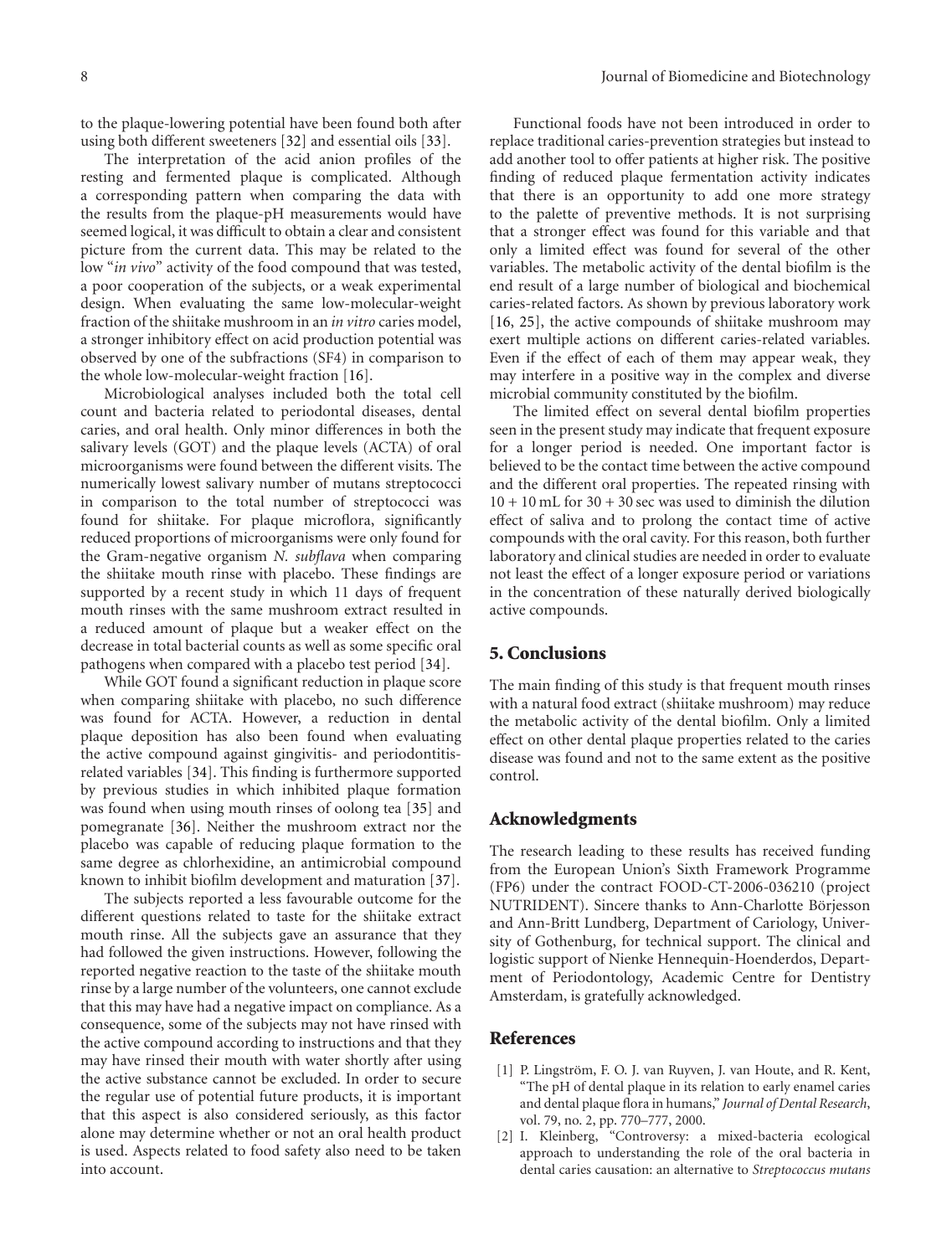and the specific-plaque hypothesis," *Critical Reviews in Oral Biology and Medicine*, vol. 13, no. 2, pp. 108–125, 2002.

- <span id="page-8-0"></span>[3] R. H. Selwitz, A. I. Ismail, and N. B. Pitts, "Dental caries," *The Lancet*, vol. 369, no. 9555, pp. 51–59, 2007.
- <span id="page-8-1"></span>[4] SBU, "Prevention of dental caries: a systematic review," The Swedish Council on Technology Assessment in Health Care , Report 161, 2002.
- <span id="page-8-2"></span>[5] P. D. Marsh, "Dental plaque as a biofilm and a microbial community—implications for health and disease," *BMC Oral Health*, vol. 6, supplement 1, article S14, 2006.
- <span id="page-8-3"></span>[6] J. Autio-Gold, "The role of chlorhexidine in caries prevention," *Operative Dentistry*, vol. 33, no. 6, pp. 710–716, 2008.
- <span id="page-8-4"></span>[7] C. van Loveren, "Sugar alcohols: what is the evidence for caries-preventive and caries-therapeutic effects?" *Caries Research*, vol. 38, no. 3, pp. 286–295, 2004.
- <span id="page-8-5"></span>[8] M. A. Buzalaf, J. P. Pessan, H. M. Honòrio, and J. M. ten Cate, "Mechanisms of action of floride for caries control," *Monographic Oral Sciences*, vol. 22, pp. 97–114, 2011.
- <span id="page-8-6"></span>[9] D. J. Newman, "Natural products as leads to potential drugs: an old process or the new hope for drug discovery?" *Journal of Medicinal Chemistry*, vol. 51, no. 9, pp. 2589–2599, 2008.
- <span id="page-8-7"></span>[10] G. F. Ferrazzano, I. Amato, A. Ingenito, A. Zarrelli, G. Pinto, and A. Pollio, "Plant polyphenols and their anti-cariogenic properties: a review," *Molecules*, vol. 16, no. 2, pp. 1486–1507, 2011.
- <span id="page-8-8"></span>[11] C. Signoretto, P. Canepari, C. Pruzzo, and G. Gazzani, "Anticaries and antiadhesive properties of food constituents and plant extracts and implications for oral health," in *Food Constituents and Oral Health: Current Status and Future Prospects*, M. Wilson, Ed., Woodhead Publishing Limited, Cambridge, UK, 2009.
- <span id="page-8-9"></span>[12] N. Shouji, K. Takada, K. Fukushima, and M. Hirasawa, "Anticaries effect of a component from shiitake (an edible mushroom)," *Caries Research*, vol. 34, no. 1, pp. 94–98, 2000.
- <span id="page-8-10"></span>[13] M. E. Venturini, C. S. Rivera, C. Gonzalez, and D. Blanco, "Antimicrobial activity of extracts of edible wild and cultivated mushrooms against foodborne bacterial strains," *Journal of Food Protection*, vol. 71, no. 8, pp. 1701–1706, 2008.
- <span id="page-8-11"></span>[14] C. J. van Nevel, J. A. Decuypere, N. Dierick, and K. Molly, "The influence of *Lentinus edodes* (Shiitake mushroom) preparations on bacteriological and morphological aspects of the small intestine in piglets," *Archives of Animal Nutrition*, vol. 57, no. 6, pp. 399–412, 2003.
- <span id="page-8-12"></span>[15] M. Daglia, A. Papetti, D. Mascherpa et al., "Plant and fungal food components with potential activity on the development of microbial oral diseases," *Journal of Biomedicine and Biotechnology*, vol. 2011, 9 pages, 2011.
- <span id="page-8-13"></span>[16] E. Zaura, M. J. Buijs, M. A. Hoogenkamp et al., "The effects of fractions from shiitake mushroom on composition and cariogenicity of dental plaque microcosms in an in vitro caries model," *Journal of Biomedicine and Biotechnology*. In press.
- <span id="page-8-14"></span>[17] V. A. M. Gerardu, C. van Loveren, M. Heijnsbroek, M. J. Buijs, G. A. van der Weijden, and J. M. Ten Cate, "Effects of various rinsing protocols after the use of amine fluoride/stannous fluoride toothpaste on the acid production of dental plaque and tongue flora," *Caries Research*, vol. 40, no. 3, pp. 245–250, 2006.
- <span id="page-8-15"></span>[18] P. Lingström, T. Imfeld, and D. Birkhed, "Comparison of three different methods for measurement of plaque-pH in humans after consumption of soft bread and potato chips," *Journal of Dental Research*, vol. 72, no. 5, pp. 865–870, 1993.
- <span id="page-8-16"></span>[19] A. A. Scheie, O. Fejerskov, P. Lingström, D. Birkhed, and F. Manji, "Use of palladium touch microelectrodes under field conditions for in vivo assessment of dental plaque pH in children," *Caries Research*, vol. 26, no. 1, pp. 44–51, 1992.
- <span id="page-8-17"></span>[20] M. M. Bradford, "A rapid and sensitive method for the quantitation of microgram quantities of protein utilizing the principle of protein dye binding," *Analytical Biochemistry*, vol. 72, no. 7, pp. 248–254, 1976.
- <span id="page-8-18"></span>[21] L. Ciric, J. Pratten, M. Wilson, and D. Spratt, "Development of a novel multi-triplex qPCR method for the assessment of bacterial community structure in oral populations," *Environmental Microbiology Reports*, vol. 2, no. 6, pp. 770–774, 2010.
- <span id="page-8-19"></span>[22] R. I. Griffiths, A. S. Whiteley, A. G. O'Donnell, and M. J. Bailey, "Rapid method for coextraction of DNA and RNA from natural environments for analysis of ribosomal DNAand rRNA-based microbial community composition," *Applied and Environmental Microbiology*, vol. 66, no. 12, pp. 5488– 5491, 2000.
- <span id="page-8-20"></span>[23] S. Turesky, N. D. Gilmore, and I. Glickman, "Reduced plaque formation by the chloromethyl analogue of victamine C, *Journal of Periodontology*, vol. 41, no. 1, pp. 41–43, 1970.
- <span id="page-8-21"></span>[24] M. M. Danser, M. F. Timmerman, Y. Jzerman, M. I. Piscaer, U. van der Velden, and G. A. van der Weijden, "Plaque removal with a novel manual toothbrush (X-Active) and the Braun Oral-B 3D Plaque Remover," *Journal of Clinical Periodontology*, vol. 30, no. 2, pp. 138–144, 2003.
- <span id="page-8-22"></span>[25] D. Spratt, D. O'Donnell, L. Ciric et al., "Evaluation of fungal extracts for their anti-gingivitis and anti-caries activity," Submitted to *Journal of Biomedicine and Biotechnology*.
- <span id="page-8-23"></span>[26] C. D. Wu and G. X. Wei, "Tea as a functional food for oral health," *Nutrition*, vol. 18, no. 5, pp. 443–444, 2002.
- <span id="page-8-24"></span>[27] S. Yoo, R. M. Murata, and S. Duarte, "Antimicrobial traits of tea- and cranberry-derived polyphenols against *Streptococcus mutans*," *Caries Research*, vol. 45, no. 4, pp. 327–335, 2011.
- <span id="page-8-25"></span>[28] J. M. T. Hamilton-Miller, "Anti-cariogenic properties of tea (Camellia sinensis)," *Journal of Medical Microbiology*, vol. 50, no. 4, pp. 299–302, 2001.
- [29] M. Elvin-Lewis and R. Steelman, "The anticariogenic effects of tea drinking among Dallas school children," *Journal of Dental Research*, vol. 65, no. 3, p. 198, 1986.
- [30] E. I. Weiss, A. Kozlovsky, D. Steinberg et al., "A high molecular mass cranberry constituent reduces mutans streptococci level in saliva and inhibits in vitro adhesion to hydroxyapatite," *FEMS Microbiology Letters*, vol. 232, no. 1, pp. 89–92, 2004.
- <span id="page-8-26"></span>[31] H. Koo, S. Duarte, R. M. Murata et al., "Influence of cranberry proanthocyanidins on formation of biofilms by *Streptococcus mutans* on saliva-coated apatitic surface and on dental caries development in vivo," *Caries Research*, vol. 44, no. 2, pp. 116– 126, 2010.
- <span id="page-8-27"></span>[32] P. Lif Holgerson, C. Stecksén-Blicks, I. Sjöström, and S. Twetman, "Effect of xylitol-containing chewing gums on interdental plaque-pH in habitual xylitol consumers," *Acta Odontologica Scandinavica*, vol. 63, no. 4, pp. 233–238, 2005.
- <span id="page-8-28"></span>[33] K. W. Albertsson, A. Persson, P. Lingström, and J. W. V. van Dijken, "Effects of mouthrinses containing essential oils and alcohol-free chlorhexidine on human plaque acidogenicity," *Clinical Oral Investigations*, vol. 14, no. 1, pp. 107–112, 2010.
- <span id="page-8-29"></span>[34] C. Signoretto, G. Burlacchini, A. Marchi et al., "Testing a low molecular mass fraction of a mushroom (*Lentinus edodes*) extract formulated as an oral rinse in a cohort of volunteers," *Journal of Biomedicine and Biotechnology*. In press.